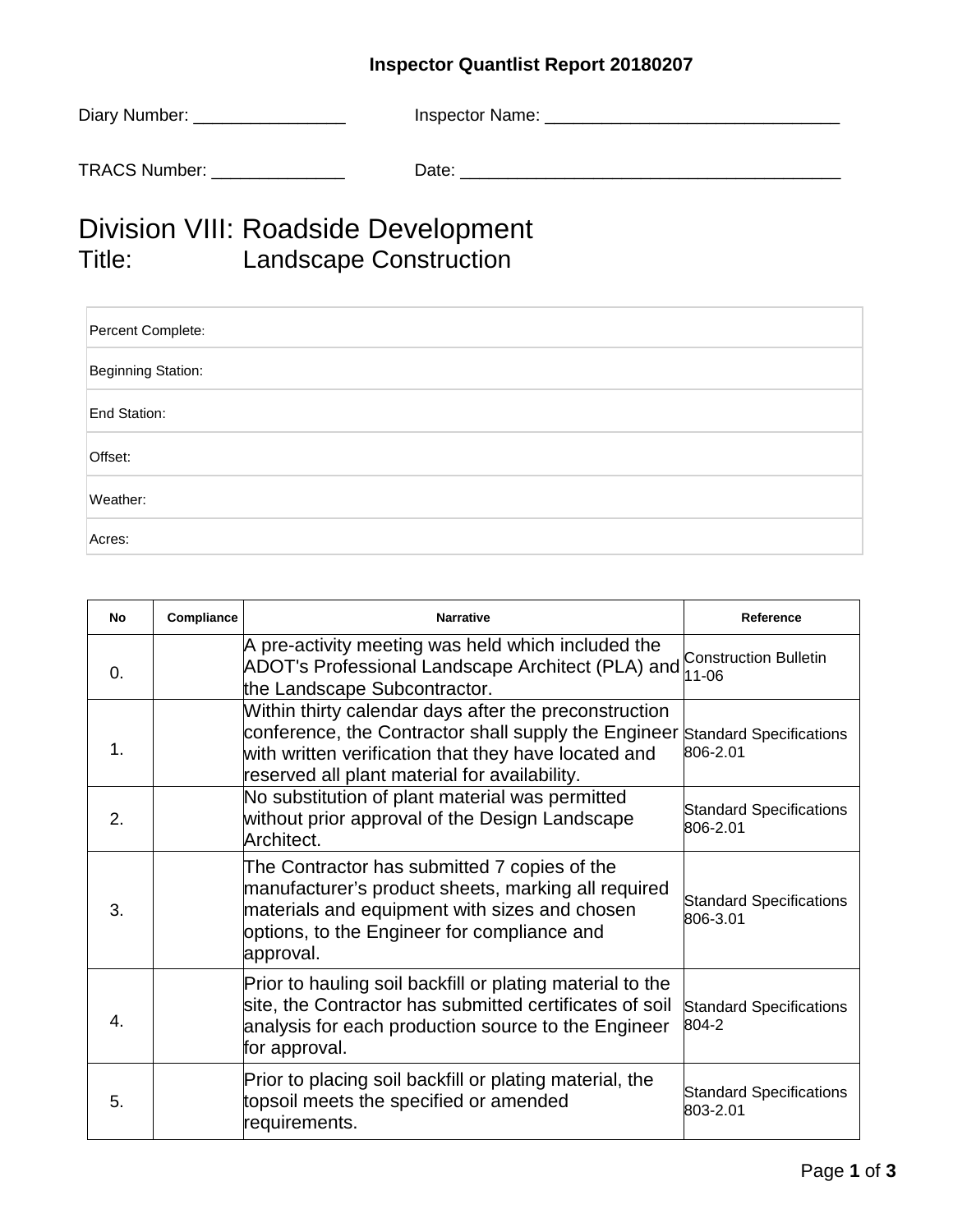|     | <b>Inspector Quantlist Report 20180207</b>                                                                                                                                                                                                                 |                                                |  |  |
|-----|------------------------------------------------------------------------------------------------------------------------------------------------------------------------------------------------------------------------------------------------------------|------------------------------------------------|--|--|
| 6.  | The areas to receive soil backfill or plating material<br>are cleared of undesirable vegetation, rock and<br>debris.                                                                                                                                       | <b>Standard Specifications</b><br>803-3.01     |  |  |
| 7.  | Rock mulch, decomposed granite and granite mulch<br>color and uniform appearance has been accepted by<br>the ADOT PLA before shipping to site.                                                                                                             | <b>Standard Specifications</b><br>803-2.02     |  |  |
| 8.  | Prior to hauling decomposed granite or granite mulch<br>to the site, the Contractor has submitted material<br>samples for testing to the Engineer for approval.                                                                                            | <b>Standard Specifications</b><br>803-2.02     |  |  |
| 9.  | Prior to placing decomposed granite or granite<br>mulch, the areas were approved by the Engineer.<br>There are no deleterious material or large rock and<br>compaction is as specified.                                                                    | <b>Standard Specifications</b><br>803-3.02     |  |  |
| 10. | Decomposed granite or granite mulch has been<br>evenly distributed over the designated areas to that<br>depth specified. Material is compacted and approved 803-3.02<br>by the Engineer.                                                                   | <b>Standard Specifications</b>                 |  |  |
| 11. | An approved pre-emergent herbicide was applied to<br>all granite areas after material placement and<br>compaction.                                                                                                                                         | <b>Standard Specifications</b><br>803-3.02     |  |  |
| 12. | Prior to placing rock mulch, the areas were approved<br>by the Engineer. There are no deleterious material or<br>large rock and compaction is as specified.                                                                                                | Standard Specifications<br>803-3.03            |  |  |
| 13. | Rock mulch was placed in an even application and<br>tightly packed with no soil visible between the rock. If<br>required, filter fabric was placed as specified.                                                                                           | <b>Standard Specifications</b><br>803-3.02     |  |  |
| 14. | After the rock mulch areas are cleared and<br>compacted, an approved pre-emergent herbicide<br>was applied.                                                                                                                                                | <b>Standard Specifications</b><br>803-3.02     |  |  |
| 15. | The Contractor notified and obtained prior approval<br>from the Engineer for the use of any herbicides for<br>weed eradication. The Contractor kept records, with<br>copies to the Engineer, of each application type,<br>rate, method, date and location. | <b>Standard Specifications</b><br>803-3.02     |  |  |
| 16. | All prepared soil consist of a uniform mixture of<br>existing soil, fertilizers, conditioners and other<br>amendments in those proportions as specified.                                                                                                   | <b>Standard Specifications</b><br>806-2.05     |  |  |
| 17. | All plant material was inspected at an Arizona Plant<br>Nursery, or at the project site, and approved by the<br>ADOT Landscape Architect for conformity with the<br>Specifications.                                                                        | <b>Standard Specifications</b><br>806-3.03     |  |  |
| 18. | No plant material installations have occurred prior to<br>the project irrigation system being installed, tested<br>and accepted by the Engineer in total or in part.                                                                                       | <b>Standard Specifications</b><br>806-3.04 (A) |  |  |
| 19. | Prior to beginning excavation, existing utilities have<br>been identified and marked by Arizona 811.                                                                                                                                                       | <b>Standard Specifications</b><br>107.15       |  |  |
| 20. | Prior to the excavation of any planting pit, their field<br>locations were staked for approval by the Engineer.                                                                                                                                            | <b>Standard Specifications</b><br>806-3.02     |  |  |